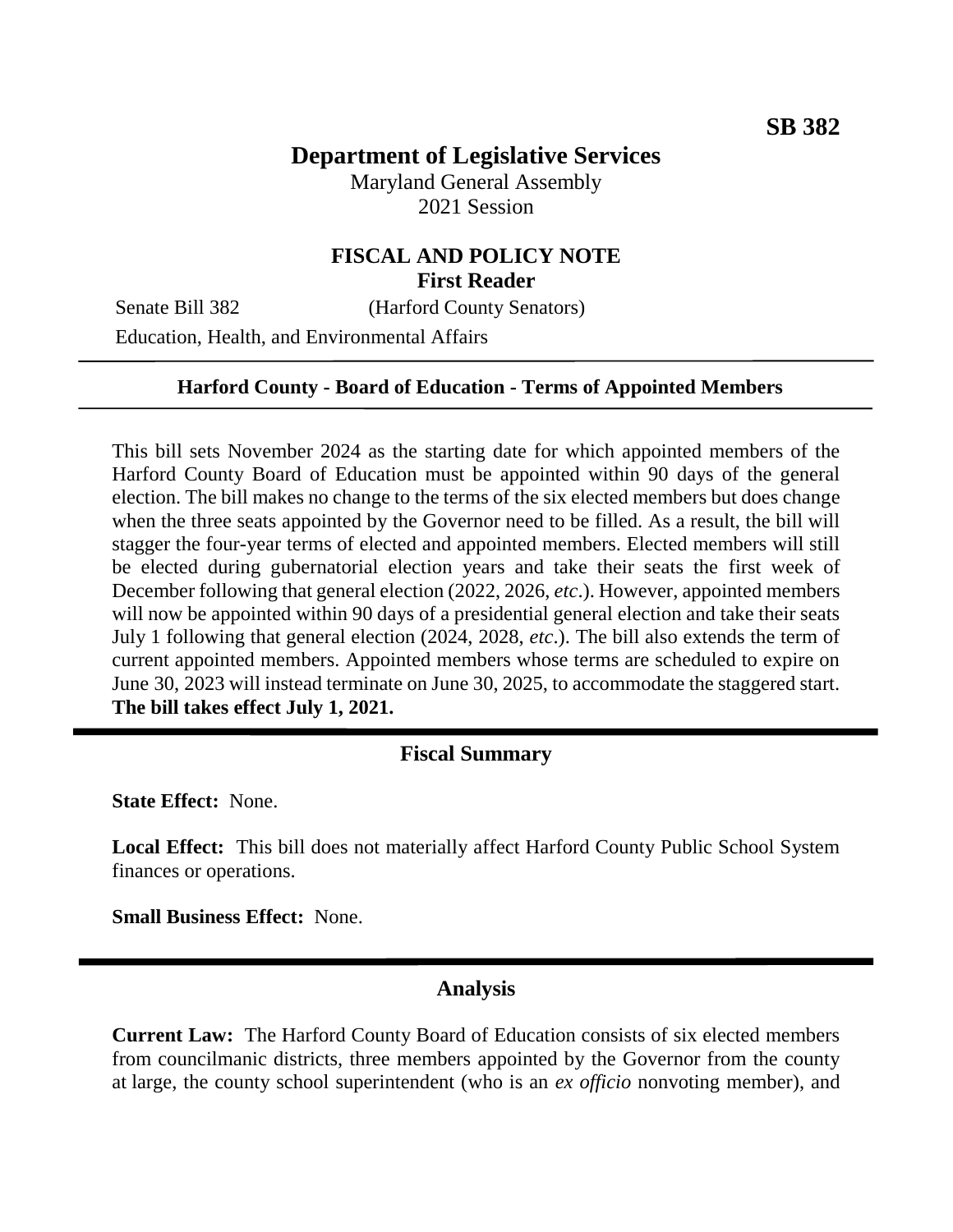one student member. Elected members are elected at the general election; appointed members are appointed, when appropriate, within 90 days of the general election. Elected board members serve four-year terms beginning on the first Monday in December after the election, and appointed board members serve four-year terms beginning July 1 after the election.

The Harford County Board of Education is 1 of 4 hybrid school boards in the State. There are 19 elected school boards and 1 appointed school board. **Appendix – Local Board of Education Membership** shows the selection methods, terms of office, and membership of the 24 local boards of education.

# **Additional Information**

**Prior Introductions:** None.

**Designated Cross File:** HB 283 (Delegate Reilly) - Ways and Means.

**Information Source(s):** Harford County; Department of Legislative Services

**Fiscal Note History:** First Reader - January 26, 2021 an/hlb

Analysis by: Michael E. Sousane Direct Inquiries to:

(410) 946-5510 (301) 970-5510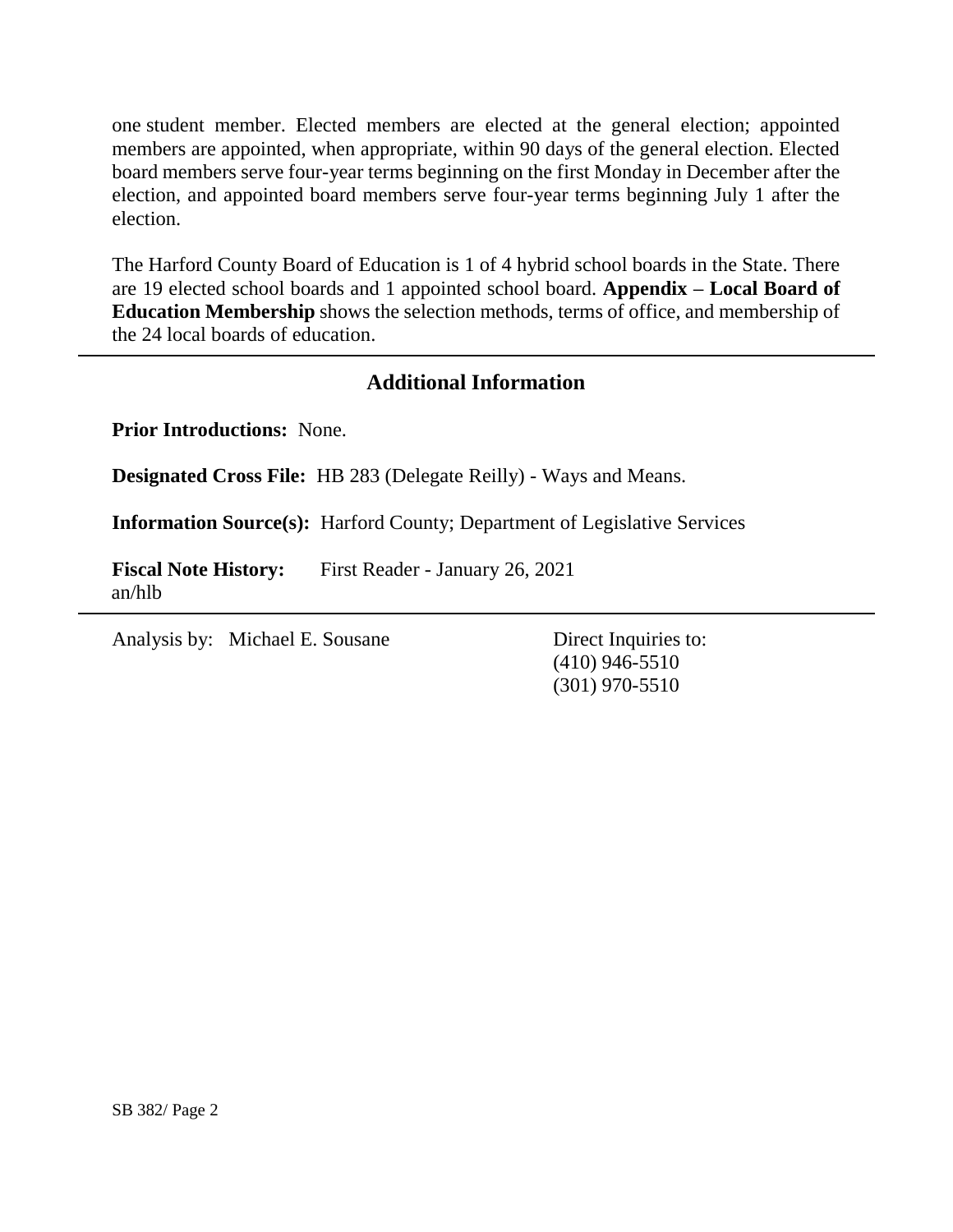# **Appendix – Local Board of Education Membership**

### **Membership**

The composition of the local boards of education varies, with members serving three- to four-year terms. Nineteen counties have elected school boards, four counties have combined appointed/elected school boards, and one school board consists of appointed members only, until the 2022 general election when it will become an appointed/elected school board. Twenty-two boards have student members but only seven boards allow student members to vote, which generally excludes collective bargaining and other personnel and budgetary decisions. The exhibit below shows the selection methods, terms of office, and membership of the 24 local school boards.

**Local Boards of Education**

| As of December 2020         |                             |             |     |                                                                                                                    |  |  |  |
|-----------------------------|-----------------------------|-------------|-----|--------------------------------------------------------------------------------------------------------------------|--|--|--|
| <b>School System</b>        | Number of<br><b>Members</b> | <b>Term</b> |     | <b>Means of Selection</b> <sup>1</sup>                                                                             |  |  |  |
| Allegany                    | 6                           | 4 years     | E   | 5 from county at large<br>1 student (nonvoting, one-year term)                                                     |  |  |  |
| Anne Arundel <sup>2</sup>   | 8                           | 4 years     | E   | 7 from councilmanic districts<br>1 student (one-year term)                                                         |  |  |  |
| Baltimore City <sup>3</sup> | 10                          | 3 years     | A   | 9 from city at large<br>1 student (one-year term)                                                                  |  |  |  |
| Baltimore <sup>4</sup>      | 12                          | 4 years     | A/E | 4 from county at large (appointed)<br>7 from councilmanic districts (elected)<br>1 student (one-year term)         |  |  |  |
| Calvert                     | 6                           | 4 years     | E   | 2 from county at large<br>3 from commissioner districts<br>1 student (nonvoting, one-year term)                    |  |  |  |
| Caroline                    | $\tau$                      | 4 years     | A/E | 3 elected from school board districts<br>2 appointed from county at large<br>2 students (nonvoting, one-year term) |  |  |  |
| Carroll                     | 11                          | 4 years     | E   | 5 from county at large<br>5 commissioners ex officio (nonvoting)<br>1 student (nonvoting, one-year term)           |  |  |  |

SB 382/ Page 3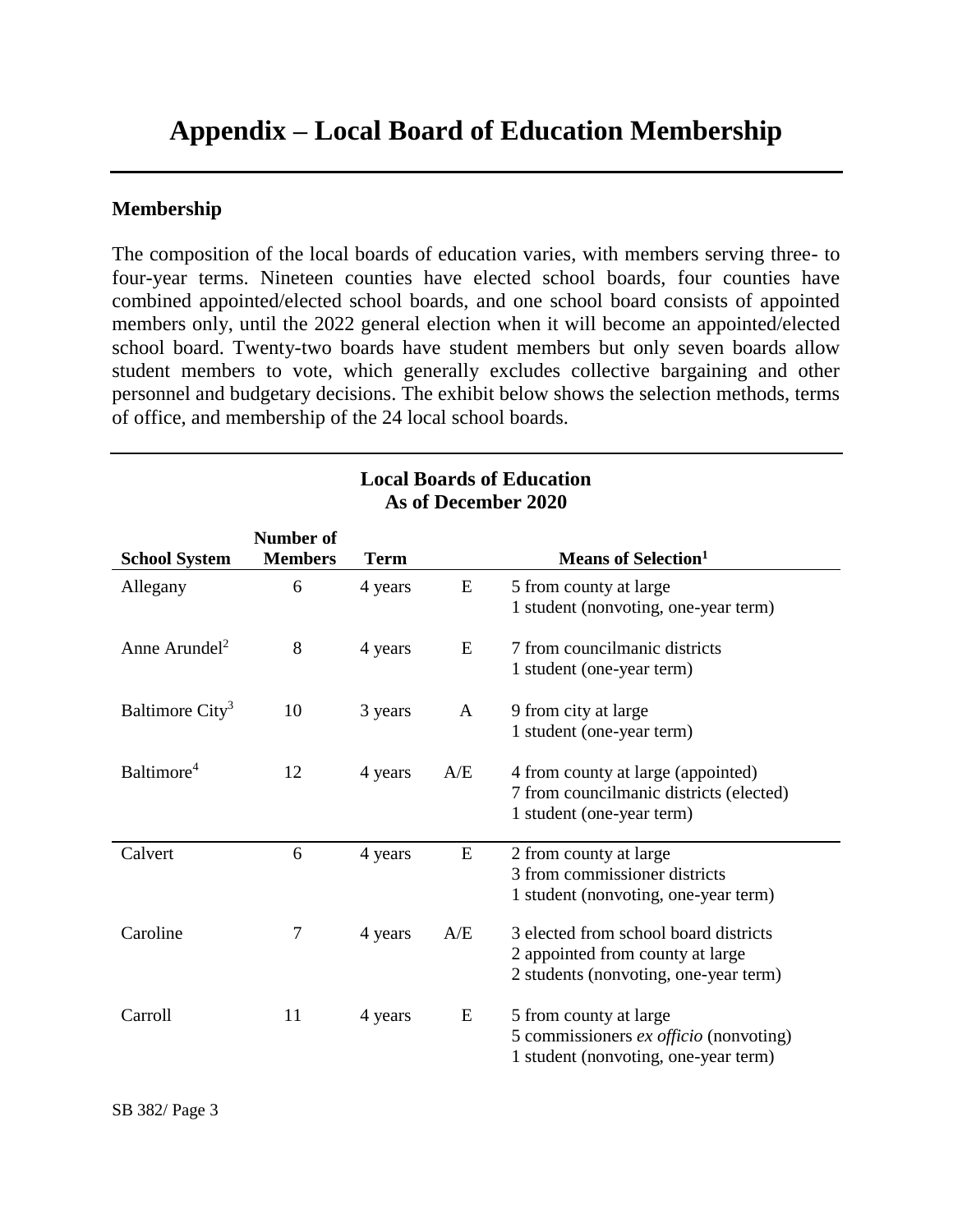|                              | Number of      |             |           |                                         |
|------------------------------|----------------|-------------|-----------|-----------------------------------------|
| <b>School System</b>         | <b>Members</b> | <b>Term</b> |           | <b>Means of Selection</b> <sup>1</sup>  |
| Cecil                        | 6              | 4 years     | ${\bf E}$ | 5 from commissioner districts           |
|                              |                |             |           | 1 student (nonvoting, one-year term)    |
| Charles                      | 8              | 4 years     | E         | 7 from county at large                  |
|                              |                |             |           | 1 student (nonvoting, one-year term)    |
| Dorchester                   | 7              | 4 years     | E         | 5 from councilmanic districts           |
|                              |                |             |           | 2 students (nonvoting, one-year term)   |
| Frederick                    | 8              | 4 years     | E         | 7 from county at large                  |
|                              |                |             |           | 1 student (nonvoting, one-year term)    |
| Garrett                      | 6              | 4 years     | E         | 2 from county at large                  |
|                              |                |             |           | 3 from commissioner districts           |
|                              |                |             |           | 1 student (nonvoting, one-year term)    |
| Harford                      | 11             | 4 years     | A/E       | 6 elected from councilmanic districts   |
|                              |                |             |           | 3 appointed from county at large        |
|                              |                |             |           | 1 superintendent ex officio (nonvoting) |
|                              |                |             |           | 1 student (one-year term)               |
| Howard                       | 8              | 4 years     | E         | 2 from county at large                  |
|                              |                |             |           | 5 from councilmanic districts           |
|                              |                |             |           | 1 student (one-year term)               |
| Kent <sup>5</sup>            | 6              | 4 years     | E         | 5 from county at large                  |
|                              |                |             |           | 1 student (nonvoting, one-year term)    |
| Montgomery                   | 8              | 4 years     | E         | 2 from county at large                  |
|                              |                |             |           | 5 from school districts                 |
|                              |                |             |           | 1 student (one-year term)               |
| Prince George's <sup>6</sup> | 14             | 4 years     | A/E       | 9 elected from school board districts   |
|                              |                |             |           | 4 appointed by county                   |
|                              |                |             |           | 1 student (one-year term)               |
| Queen Anne's                 | 7              | 4 years     | E         | 1 from county at large                  |
|                              |                |             |           | 4 from commissioner districts           |
|                              |                |             |           | 2 students (nonvoting, one-year term)   |
| St. Mary's                   | 6              | 4 years     | E         | 1 from county at large                  |
|                              |                |             |           | 4 from commissioner districts           |
|                              |                |             |           | 1 student (nonvoting, one-year term)    |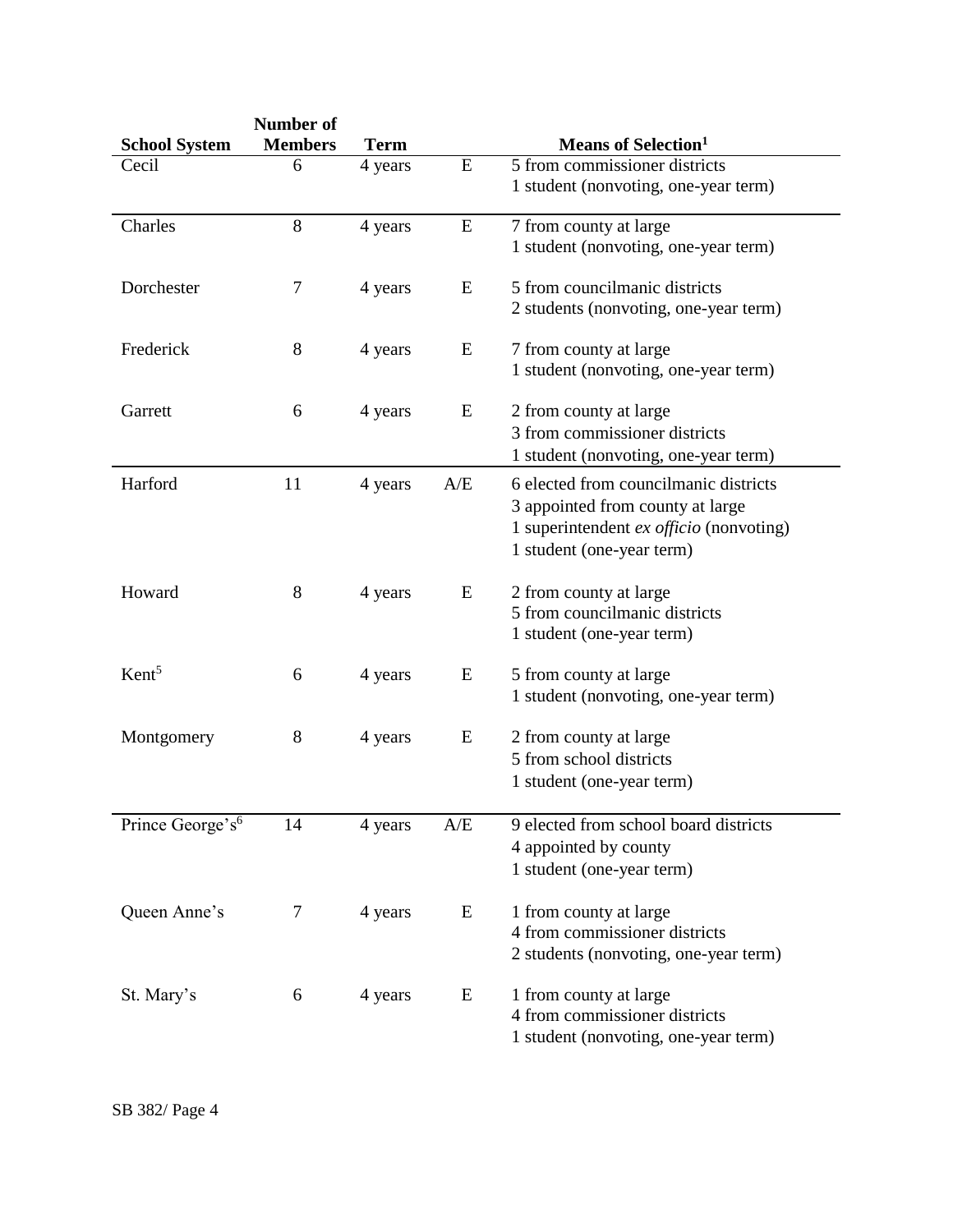| <b>School System</b>    | Number of<br><b>Members</b> | Term    |   | Means of Selection <sup>1</sup>                                        |
|-------------------------|-----------------------------|---------|---|------------------------------------------------------------------------|
| Somerset                | 5                           | 4 years | E | All from commissioner districts                                        |
| Talbot                  | 9                           | 4 years | E | 7 from school board districts<br>2 students (nonvoting, one-year term) |
| Washington <sup>7</sup> | 8                           | 4 years | E | 7 from county at large<br>1 student (nonvoting, one-year term)         |
| Wicomico <sup>8</sup>   |                             | 4 years | E | 5 from councilmanic districts<br>2 from county at large                |
| Worcester               | 10                          | 4 years | E | 7 from commissioner districts<br>3 students (nonvoting, one-year term) |

 ${}^{1}A$  = Appointed by Governor, except in Baltimore City, where board is appointed by the Mayor;  $E = E$ lected; and  $A/E =$  Combined appointed by Governor and elected board, except in Prince George's County. Entries for local boards that are at any point in the process of transitioning between means of selection reflect the final state the board will be in once the transition fully takes effect.

<sup>2</sup>Chapter 473 of 2017 restructured the Anne Arundel County Board of Education from a nine-member appointed board to an eight-member elected board consisting of seven elected members (one from each of the seven councilmanic districts on a nonpartisan basis) and one student member. The terms of the elected members are staggered; four members were elected at the 2018 general election and three members were elected at the 2020 general election as the terms of previously appointed board members expired. In this manner, the elected board is phased in. The members elected in November 2018 serve a six-year term, while the members elected in 2020 serve a four-year term. Thus, beginning in 2024, all members must stand for election. An elected member of the board generally serves a four-year term beginning on the first Monday in December after the member's election and until a successor is elected and qualifies.

<sup>3</sup>Chapter 593 of 2017 repealed the role of the Governor in making appointments to the Baltimore City Board of School Commissioners; it also repealed the Governor's role in filling board vacancies and removing board members. As a result, board members are appointed solely by the Mayor of Baltimore City until the appointed/elected board established by the legislation is executed at the 2022 general election. Chapter 593 also established the Baltimore City Public School Board Community Panel (which the Mayor must convene) and specified its membership. The purpose of the panel is to select nominees to be recommended to the Mayor as qualified candidates for appointment to the board (including candidates for vacancies). If the Mayor elects not to appoint a member or to fill a vacancy from a list submitted by the panel, the Mayor must reconvene the panel to submit additional names of qualified candidates. Beginning with the 2022 general election, the board will be restructured as a hybrid board with two members elected from the city at large, nine members appointed by the Mayor, and one student member. Elected members will serve a four-year term whereas appointed members will serve a three-year term.

<sup>4</sup>Chapters 480 and 481 of 2014 restructured the Baltimore County Board of Education from a 12-member appointed board (including 1 student member) to a 12-member board consisting of 4 at-large members appointed by the Governor, 7 nonpartisan members each elected from one of 7 councilmanic districts, and a student member. The elected members were elected at the general election in November 2018 and serve four-year terms. In addition, Chapters 480 and 481 established the Baltimore County Nominating

SB 382/ Page 5